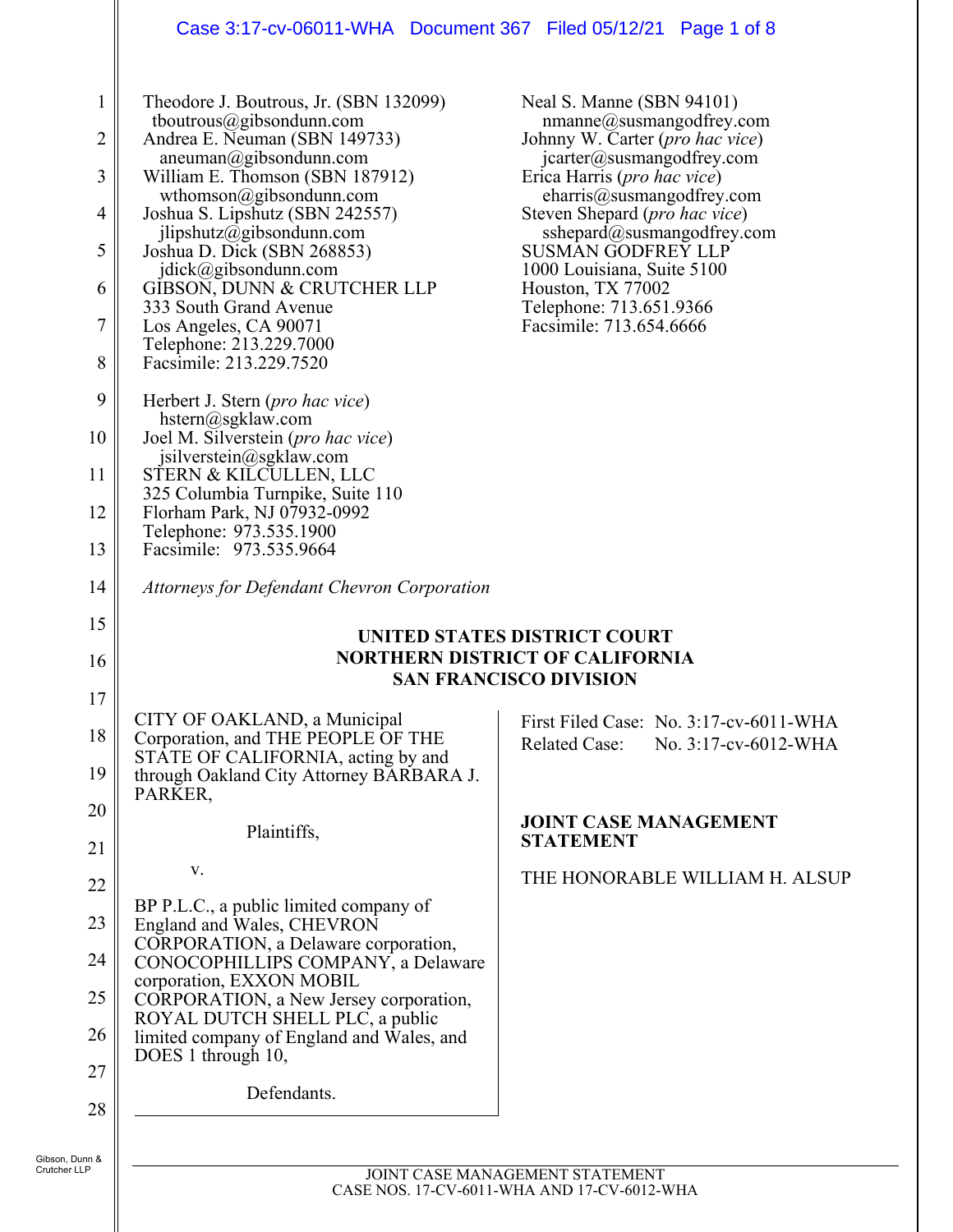|                                                                                         | Case 3:17-cv-06011-WHA Document 367 Filed 05/12/21 Page 2 of 8                                                                                                                                                                                                                                                                                                                                                                                                                                       |  |  |
|-----------------------------------------------------------------------------------------|------------------------------------------------------------------------------------------------------------------------------------------------------------------------------------------------------------------------------------------------------------------------------------------------------------------------------------------------------------------------------------------------------------------------------------------------------------------------------------------------------|--|--|
| $\mathbf{1}$<br>$\overline{2}$<br>3<br>$\overline{4}$<br>5<br>6<br>$\tau$<br>$8\,$<br>9 | <b>CITY AND COUNTY OF SAN</b><br>FRANCISCO, a Municipal Corporation, and<br>THE PEOPLE OF THE STATE OF<br>CALIFORNIA, acting by and through the San<br>Francisco City Attorney DENNIS J.<br>HERRERA,<br>Plaintiffs,<br>$\mathbf{V}$ .<br>BP P.L.C., a public limited company of<br>England and Wales, CHEVRON<br>CORPORATION, a Delaware corporation,<br>CONOCOPHILLIPS COMPANY, a Delaware<br>corporation, EXXON MOBIL<br>CORPORATION, a New Jersey corporation,<br>ROYAL DUTCH SHELL PLC, a public |  |  |
| 10<br>11                                                                                | limited company of England and Wales, and<br>DOES 1 through 10,                                                                                                                                                                                                                                                                                                                                                                                                                                      |  |  |
| 12                                                                                      | Defendants.                                                                                                                                                                                                                                                                                                                                                                                                                                                                                          |  |  |
| 13                                                                                      |                                                                                                                                                                                                                                                                                                                                                                                                                                                                                                      |  |  |
| 14                                                                                      |                                                                                                                                                                                                                                                                                                                                                                                                                                                                                                      |  |  |
| 15                                                                                      |                                                                                                                                                                                                                                                                                                                                                                                                                                                                                                      |  |  |
| 16                                                                                      |                                                                                                                                                                                                                                                                                                                                                                                                                                                                                                      |  |  |
| $17\,$                                                                                  |                                                                                                                                                                                                                                                                                                                                                                                                                                                                                                      |  |  |
| 18                                                                                      |                                                                                                                                                                                                                                                                                                                                                                                                                                                                                                      |  |  |
| 19                                                                                      |                                                                                                                                                                                                                                                                                                                                                                                                                                                                                                      |  |  |
| 20                                                                                      |                                                                                                                                                                                                                                                                                                                                                                                                                                                                                                      |  |  |
| 21                                                                                      |                                                                                                                                                                                                                                                                                                                                                                                                                                                                                                      |  |  |
| 22                                                                                      |                                                                                                                                                                                                                                                                                                                                                                                                                                                                                                      |  |  |
| 23                                                                                      |                                                                                                                                                                                                                                                                                                                                                                                                                                                                                                      |  |  |
| 24                                                                                      |                                                                                                                                                                                                                                                                                                                                                                                                                                                                                                      |  |  |
| 25                                                                                      |                                                                                                                                                                                                                                                                                                                                                                                                                                                                                                      |  |  |
| 26                                                                                      |                                                                                                                                                                                                                                                                                                                                                                                                                                                                                                      |  |  |
| 27                                                                                      |                                                                                                                                                                                                                                                                                                                                                                                                                                                                                                      |  |  |
| 28                                                                                      |                                                                                                                                                                                                                                                                                                                                                                                                                                                                                                      |  |  |
| Gibson, Dunn &                                                                          |                                                                                                                                                                                                                                                                                                                                                                                                                                                                                                      |  |  |
| Crutcher LLP                                                                            | JOINT CASE MANAGEMENT STATEMENT<br>CASE NOS. 17-CV-6011-WHA AND 17-CV-6012-WHA                                                                                                                                                                                                                                                                                                                                                                                                                       |  |  |

 $\mathbf l$ Ι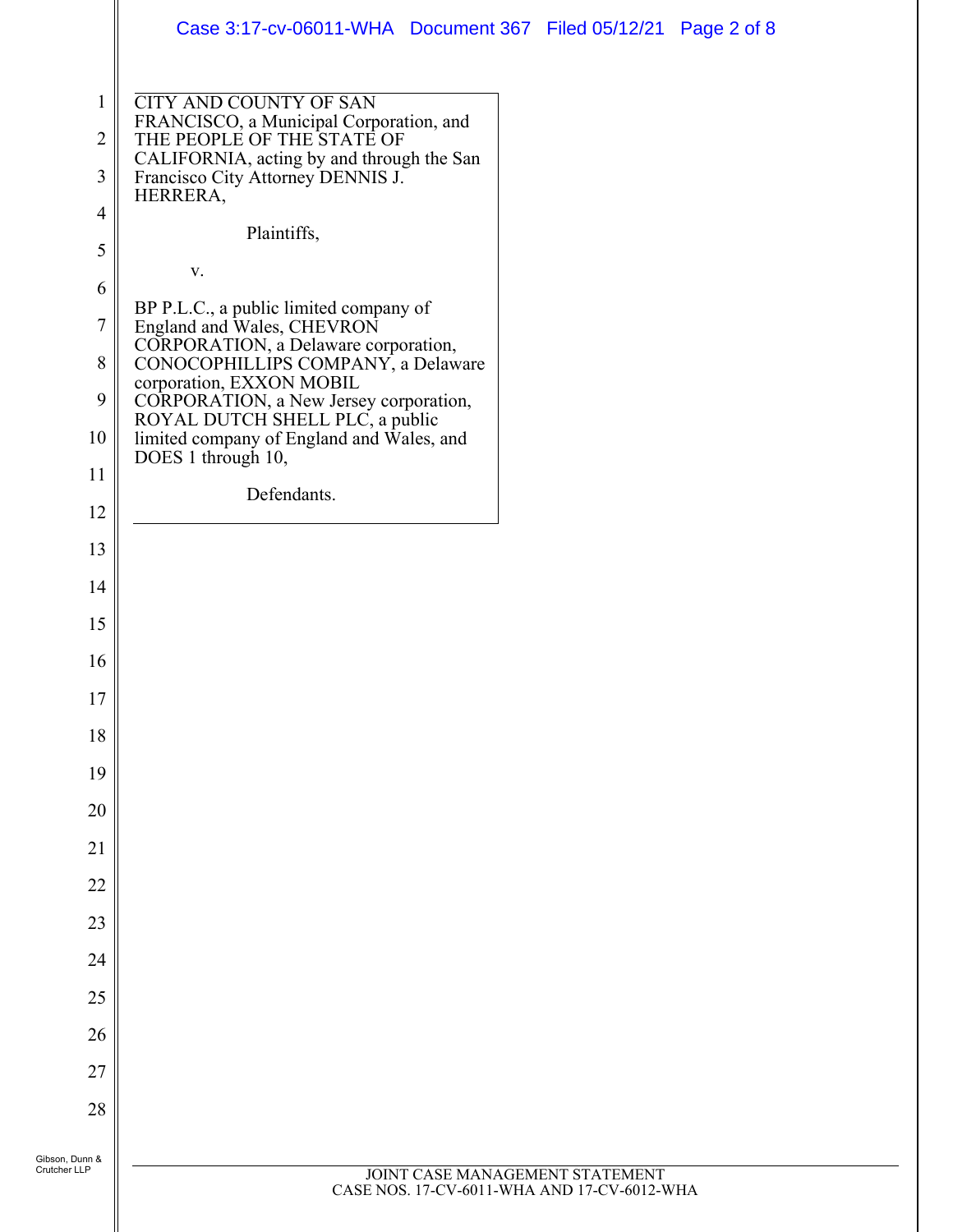### Case 3:17-cv-06011-WHA Document 367 Filed 05/12/21 Page 3 of 8

This Court set a further Case Management Conference for May 20, 2021 at 11:00 a.m. The parties provide a brief summary of the procedural history of these cases and their positions regarding how these cases should proceed.<sup>1</sup> Plaintiffs respectfully submit that the Court should proceed on their fully briefed, pending motions to remand and to amend the complaint. Defendants submit that the Court should continue to defer ruling on those motions until after their pending petition for a writ of certiorari is fully resolved. The parties agree, however, that the currently scheduled Case Management Conference should be continued until July 8, 2021, unless the Supreme Court grants Defendants' certiorari petition in this case before that date.

**A. Procedural History** 

10 11 12 13 On September 19, 2017, the People of the State of California, by and through the San Francisco City Attorney, filed their Complaint in the Superior Court for the County of San Francisco, and the People of the State of California, by and through the Oakland City Attorney, filed their Complaint in the Superior Court for the County of Alameda.

14 15 16 17 18 Defendants removed these cases on October 20, 2017. *See Dkt.* 1.<sup>2</sup> On February 27, 2018, this Court denied Plaintiffs' motions to remand, concluding that their claims necessarily arise under federal common law. *See* Dkt. 134. On June 25, 2018, this Court granted Defendants' motions to dismiss for failure to state a claim under federal common law, *see* Dkt. 283, and on July 27, 2018, it granted motions to dismiss for lack of personal jurisdiction with respect to four Defendants, *see* Dkt. 287.

19 20 21 22 23 24 On August 12, 2020, the Ninth Circuit vacated this Court's order denying Plaintiffs' motions to remand the instant actions to state court, holding that Plaintiffs' "state-law claim for public nuisance does not arise under federal law for purposes of 28 U.S.C. § 1331." *City of Oakland v. BP PLC*, 969 F.3d 895, 900 (9th Cir. 2020). But because this Court "did not address the alternative bases for removal" asserted in Defendants' notice of removal, the Ninth Circuit "remand[ed] these cases to the district court to determine whether there was an alternative basis for jurisdiction." *Id.* at 911.

25

 $\overline{a}$ 

26

27

28

1

2

3

4

5

6

7

8

9

2 All docket citations are to *City of Oakland v. BP P.L.C.*, No. 3:17-cv-6011.

1

<sup>1</sup> In joining this Case Management Statement, Defendants BP P.L.C., ConocoPhillips, Exxon Mobil Corporation, and Royal Dutch Shell PLC, do not waive any argument or defense regarding the Court's lack of personal jurisdiction over them, nor do they seek to vacate or alter the Court's previous personal-jurisdiction order under Rule 12(b)(2).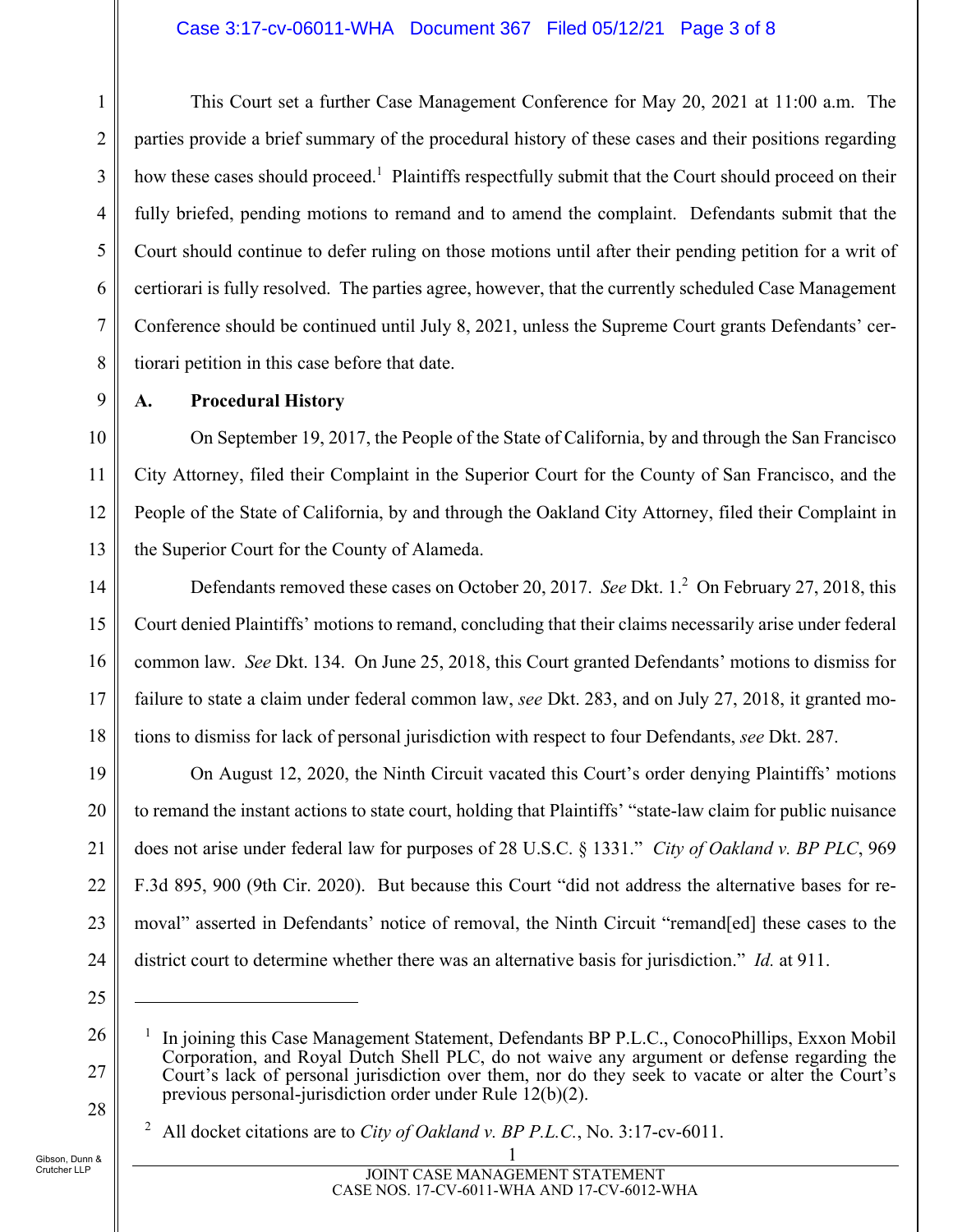#### Case 3:17-cv-06011-WHA Document 367 Filed 05/12/21 Page 4 of 8

Defendants filed a petition for a writ of certiorari on January 8, 2021. *See Chevron Corp. v. City of Oakland*, No. 20-1089 (U.S.). Plaintiffs' opposition was filed on May 10, 2021, and Defendants expect to file a reply before distribution of the briefs, which is scheduled to occur on May 25, 2021. The petition will thereafter be considered by the Court no earlier than at the Conference scheduled for June 10, 2021. *See* S. Ct. R. 15.5; https://www.supremecourt.gov/casedistribution/casedistributionschedule.aspx. A ruling on the petition will issue no earlier than the Court's normal non-argument session scheduled for the following Monday, June 14, 2021. The last non-argument session of the Term at which the Court could rule on the petition is scheduled for Monday, June 28, 2021, with a ruling likely issued that day or shortly thereafter.

This Court held a Case Management Conference on December 16, 2020, in which it set a briefing schedule for Plaintiffs' renewed motions to remand and motions to amend the complaints. *See*  Dkt. 333. A motion hearing was set for April 22, 2021 at 8:00 a.m. *See* Dkt. 334.

On April 5, 2021, the Court vacated that hearing and set a Case Management Conference for May 20, 2021 at 11:00 a.m. The Court's Order stated: "In light of the pending petition for certiorari in this case, the April 22 hearing is VACATED. A case management conference is SET for MAY 20 AT 11:00 A.M." Dkt. 361.

17

## **B. The Parties' Positions**

18 19 20 21 22 23 24 25 26 27 28 Because Plaintiffs' motions to remand and to amend their complaints are fully briefed, Plaintiffs respectfully request that the Court set a hearing date at its earliest convenience and issue a ruling on those motions without further delay. Given that the Court set the current Case Management Conference "[i]n light of the pending petition for certiorari in this case," however, and given that the Supreme Court will rule on the petition no earlier than June 14, 2021, the parties agree that the Court should defer the Conference until after the Supreme Court's last session for the current Term and any issued rulings, which likely will occur on or shortly after the June 28, 2021 session. If the Supreme Court has denied Defendants' certiorari petition or has not resolved it, the Case Management Conference should go forward on Thursday, July 8, 2021, or as soon thereafter as the Court is available. If the Supreme Court grants the petition before that date, the Case Management Conference should be continued pending resolution of the petition on the merits.

7

8

9

10

11

12

13

14

15

16

1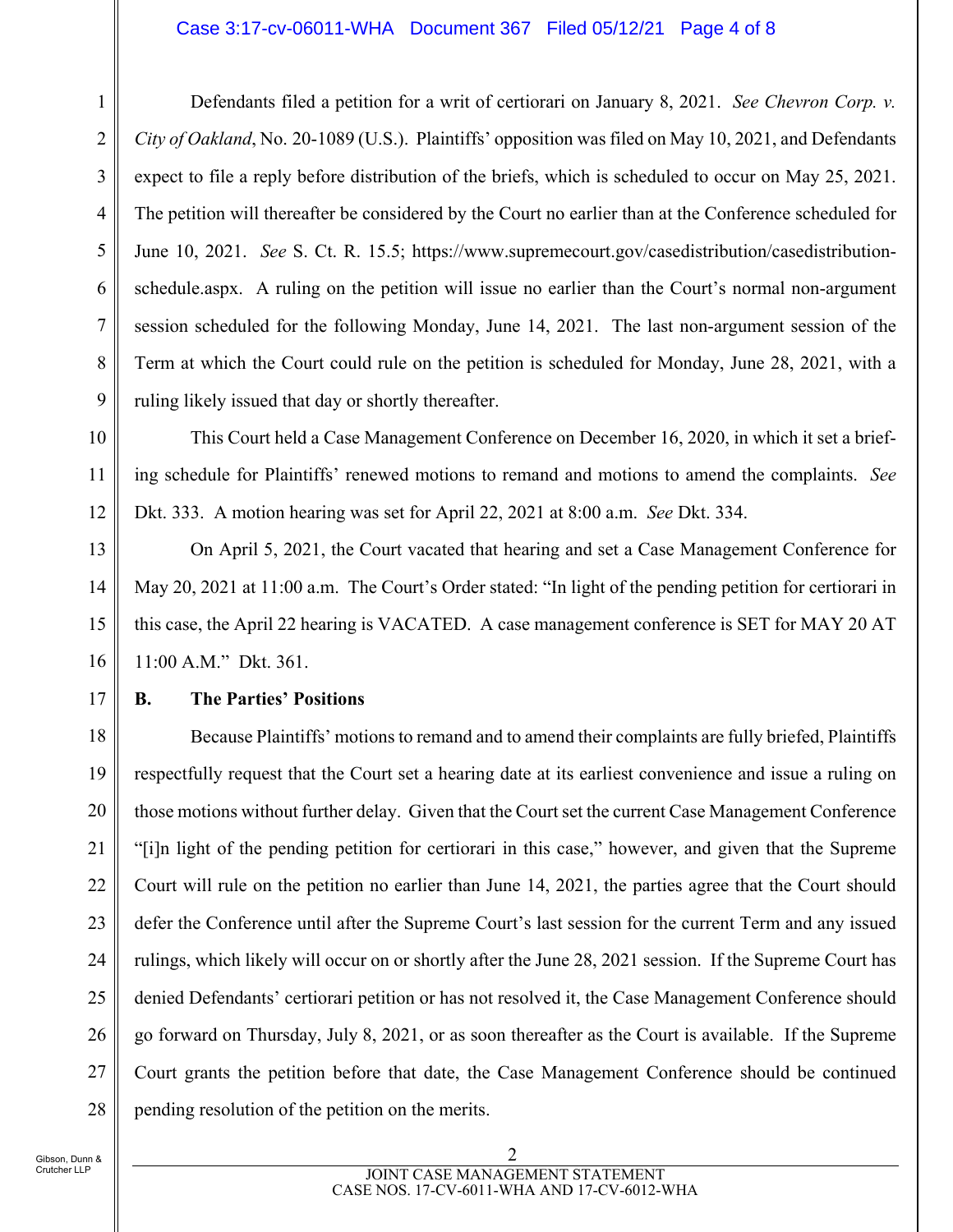# Case 3:17-cv-06011-WHA Document 367 Filed 05/12/21 Page 5 of 8

| 1              | Dated: May 12, 2021                                                              | Respectfully submitted,                                              |
|----------------|----------------------------------------------------------------------------------|----------------------------------------------------------------------|
| $\overline{2}$ | <b>CITY OF OAKLAND</b>                                                           | By: <u>/s/ Theodore J. Boutrous, Jr.</u>                             |
| 3              | By: /s/ Malia McPherson                                                          | Theodore J. Boutrous, Jr.<br>GIBSON, DUNN & CRUTCHER LLP             |
| $\overline{4}$ | BARBARA J. PARKER (State Bar #069722)<br>City Attorney                           | 333 South Grand Avenue<br>Los Angeles, CA 90071-3197                 |
| 5              | MARIA BEE (State Bar #167716)<br><b>Chief Assistant City Attorney</b>            | Telephone: (213) 229-7000<br>Email: tboutrous@gibsondunn.com         |
| 6              | ZOE M. SAVITSKY, (State Bar #281616)                                             | Andrea E. Neuman                                                     |
| $\overline{7}$ | <b>Supervising Deputy City Attorney</b><br>MALIA MCPHERSON (State Bar #313918)   | William E. Thomson                                                   |
| 8              | Deputy City Attorney<br>One Frank H. Ogawa Plaza, 6th Floor                      | GIBSON, DUNN & CRUTCHER LLP<br>333 South Grand Avenue                |
| 9              | Oakland, California                                                              | Los Angeles, CA 90071<br>Telephone: (213) 229-7000                   |
| 10             | Tel.: (510) 238-3601<br>Fax: (510) 238-6500                                      | Facsimile: (213) 229-7520<br>Email: aneuman@gibsondunn.com           |
| 11             | mmcpherson@oaklandcityattorney.org                                               | Email: wthomson@gibsondunn.com                                       |
| 12             | * Pursuant to Civ. L.R. $5-1(i)(3)$ , the elec-<br>tronic                        | Joshua D. Dick<br>GIBSON, DUNN & CRUTCHER LLP                        |
| 13             | filer has obtained approval from this signa-                                     | 555 Mission Street, Suite 3000<br>San Francisco, CA 94105-0921       |
| 14             | tory.                                                                            | Telephone: 415.393.8331<br>Facsimile: 415.374.8451                   |
| 15             | CITY AND COUNTY OF SAN<br><b>FRANCISCO</b>                                       | Email: jdick@gibsondunn.com                                          |
| 16             | By: /s/ Matthew D. Goldberg                                                      | Joshua S. Lipshutz                                                   |
| 17             | DENNIS J. HERRERA (State Bar #139669)                                            | GIBSON, DUNN & CRUTCHER LLP<br>1050 Connecticut Avenue, N.W.         |
| 18             | <b>City Attorney</b><br>RONALD P. FLYNN (State Bar #184186)                      | Washington, DC 20036-5306<br>Telephone: (202) 955-8500               |
| 19             | <b>Chief Deputy City Attorney</b><br>YVONNE R. MERÉ (State Bar #173594)          | Email: jlipshutz@gibsondunn.com                                      |
| 20             | Chief of Complex and Affirmative Litigation<br>ROBB W. KAPLA (State Bar #238896) | Neal S. Manne (pro hac vice)                                         |
| 21             | Deputy City Attorney                                                             | Johnny W. Carter (pro hac vice)<br>Erica Harris (pro hac vice)       |
| 22             | MATTHEW D. GOLDBERG (State Bar<br>#240776)                                       | Steven Shepard (pro hac vice)<br><b>SUSMAN GODFREY LLP</b>           |
| 23             | Deputy City Attorney<br>City Hall, Room 234                                      | 1000 Louisiana, Suite 5100<br>Houston, TX 77002                      |
| 24             | 1 Dr. Carlton B. Goodlett Place                                                  | Telephone: (713) 651-9366<br>Facsimile: (713) 654-6666               |
| 25             | San Francisco, California 94102-4602<br>Tel.: (415) 554-4748                     | Email: nmanne@susmangodfrey.com                                      |
| 26             | Fax: (415) 554-4715<br>matthew.goldberg@sfcityatty.org                           | Email: jcarter@susmangodfrey.com<br>Email: eharris@susmangodfrey.com |
| 27             | * Pursuant to Civ. L.R. $5-1(i)(3)$ , the elec-                                  | Email: shepard@susmangodfrey.com<br>Herbert J. Stern (pro hac vice)  |
| 28             | tronic                                                                           |                                                                      |
|                |                                                                                  |                                                                      |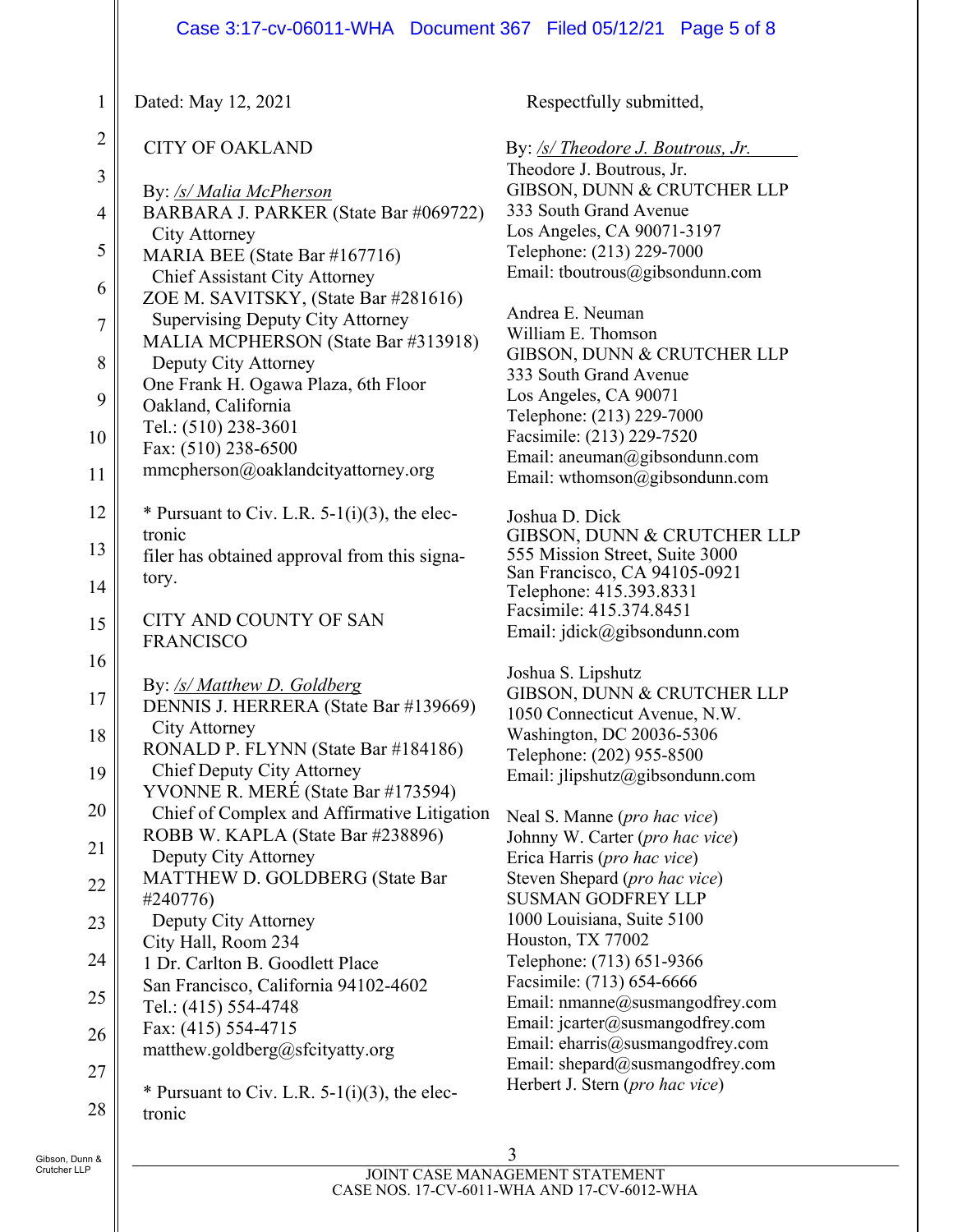#### Case 3:17-cv-06011-WHA Document 367 Filed 05/12/21 Page 6 of 8

| $\mathbf{1}$    | filer has obtained approval from this signa-             | Jo                   |
|-----------------|----------------------------------------------------------|----------------------|
| $\overline{c}$  | tory.                                                    | K<br>32              |
| 3               | <b>SHER EDLING LLP</b>                                   | F1<br>Tε             |
| $\overline{4}$  | VICTOR M. SHER (State Bar #96197)                        | Fa                   |
| 5               | MATTHEW K. EDLING (State Bar<br>#250940)                 | $E_1$<br>Er          |
| 6               | MARTIN D. QUIÑONES (State Bar                            | At                   |
| $\overline{7}$  | #293318)<br>ADAM M. SHAPIRO (State Bar #267429)          | $R_{\rm}$            |
|                 | KATIE H. JONES (State Bar #300913)                       | B <sub>2</sub><br>Jo |
| 8               | 100 Montgomery St., Ste. 1410<br>San Francisco, CA 94104 | $\mathbf{A}$<br>Tł   |
| 9               | Tel.: (628) 231-2500                                     | Sa                   |
| 10              | vic@sheredling.com<br>$\text{matt}(a)$ sheredling.com    | $T\epsilon$<br>Fa    |
| 11              | $\text{marty}(a)$ sheredling.com                         | $E_1$                |
| 12              | adam@sheredling.com<br>katie@sheredling.com              | M                    |
| 13              |                                                          | Jo<br>$\bf{A}$       |
|                 | <b>ALTSHULER BERZON LLP</b>                              | 77                   |
| 14              | MICHAEL RUBIN (State Bar #80618)                         | L<br>$T\epsilon$     |
| 15              | BARBARA J. CHISHOLM (State Bar<br>#224656)               | Fa                   |
| 16              | <b>CORINNE F. JOHNSON (State Bar</b>                     | $E-$<br>Ε-           |
| 17              | #287385)<br>177 Post Street, Suite 300                   |                      |
| 18              | San Francisco, CA 94108                                  | N:<br>$\mathbf{A}$   |
| 19              | Tel: (415) 421-7151<br>mrubin@alther.com                 | 25                   |
|                 | bchisholm@altber.com                                     | $\mathbf N$<br>Tε    |
| 20              | cjohnson@altber.com                                      | Fa                   |
| 21              | Attorneys for the People                                 | $E_1$                |
| 22              |                                                          | At                   |
| 23              |                                                          | $\mathbf{B}$<br>M    |
| 24              |                                                          | K                    |
| 25              |                                                          | 50<br>Sa             |
| 26              |                                                          | Tε                   |
|                 |                                                          | Fa<br>$E_1$          |
| 27              |                                                          | $S\epsilon$          |
| 28              |                                                          | Ja                   |
| Dunn &<br>r LLP | <b>IOINT CASE MAN</b>                                    | 4                    |

Gibson,  $Crutch<sub>e</sub>$ 

Joel M. Silverstein (*pro hac vice*) STERN & ILCULLEN, LLC 325 Columbia Turnpike, Suite 110 orham Park, NJ 07932-0992 elephone: (973) 535-1900 acsimile: (973) 535-9664 mail: hstern@sgklaw.com mail: jsilverstein@sgklaw.com

## *Attorneys for Defendant CHEVRON CORPO-RATION*  By: \*\**/s/ Jonathan W. Hughes*  nathan W. Hughes RNOLD & PORTER KAYE SCHOLER LLP hree Embarcadero Center, 10th Floor San Francisco, California 94111-4024 elephone: (415) 471-3100 acsimile: (415) 471-3400 mail: jonathan.hughes@apks.com

latthew T. Heartney hn D. Lombardo ARNOLD & PORTER KAYE SCHOLER LLP 777 South Figueroa Street, 44th Floor Los Angeles, California 90017-5844 elephone: (213) 243-4000 acsimile: (213) 243-4199 mail: matthew.heartney@apks.com E-mail: john.lombardo@apks.com

ancy Milburn ARNOLD & PORTER KAYE SCHOLER LLP 250 West 55th Street ew York, NY 10019-9710 elephone: (212) 836-8383 Facsimile: (212) 715-1399 mail: nancy.milburn@apks.com

*Attorneys for Defendant BP P.L.C.*  By: \*\**/s/ Megan R. Nishikawa*  legan R. Nishikawa (SBN 271670) ING & SPALDING LLP 50 California Street, Suite 3300 an Francisco, CA 94111 elephone: (415) 318-1200 Facsimile: (415) 318-1300 mail: mnishikawa@kslaw.com

ean C. Grimsley (SBN 216741) meson R. Jones (pro hac vice)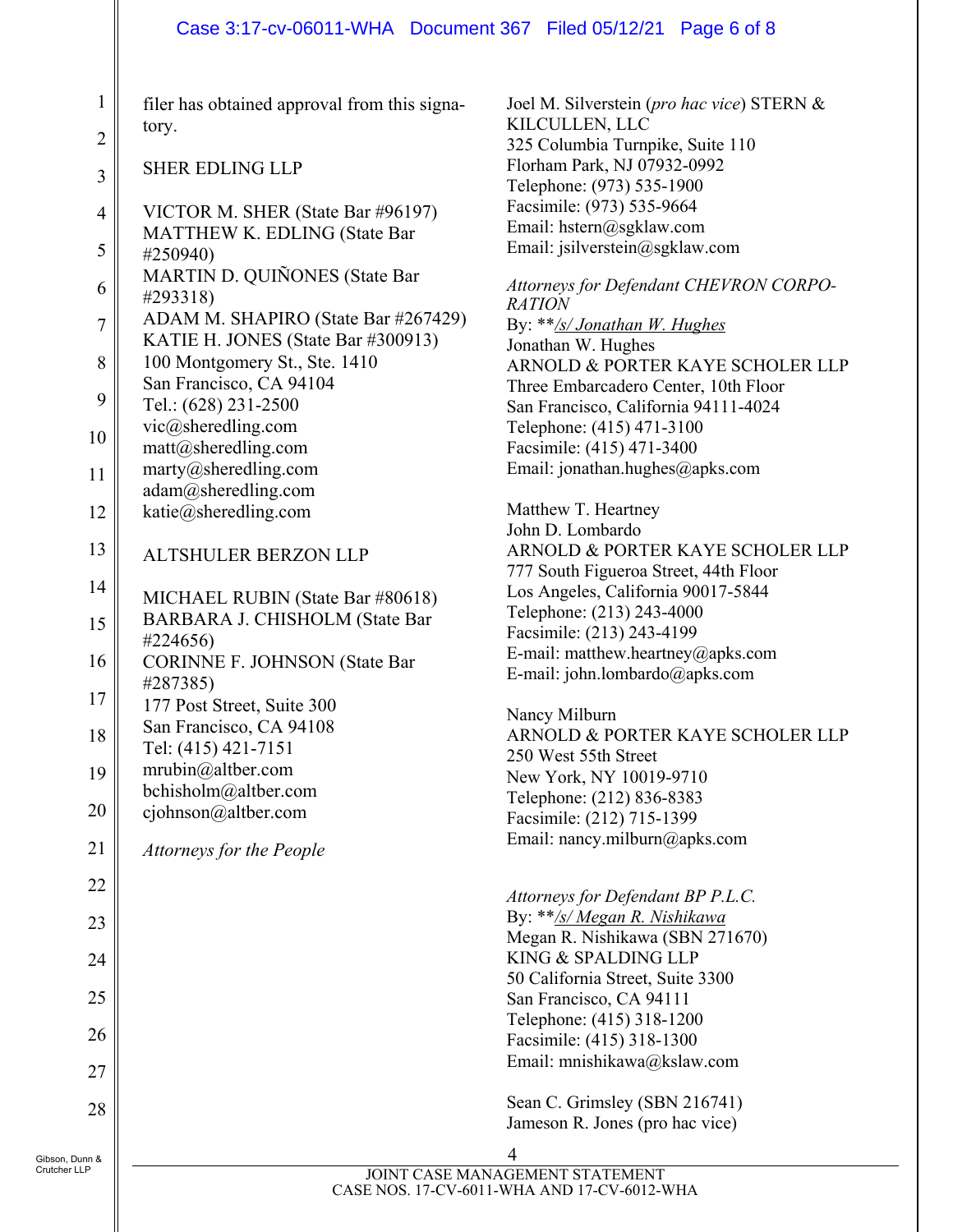1

Ш

2

3

4

5

6

7

8

9

10

11

12

13

14

15

16

17

18

19

20

21

22

23

24

25

26

27

28

Gibson, Dunn & Crutcher LLP

| Daniel R. Brody (pro hac vice)                                                 |
|--------------------------------------------------------------------------------|
| <b>BARTLIT BECK LLP</b>                                                        |
| 1801 Wewatta Street, Suite 1200                                                |
| Denver, CO 80202                                                               |
| Telephone: (303) 592-3100                                                      |
| Facsimile: (303) 592-3140                                                      |
| Email: sean.grimsley@bartlitbeck.com                                           |
| Email: jameson.jones@bartlitbeck.com                                           |
| Email: dan.brody@bartlitbeck.com                                               |
|                                                                                |
| Attorneys for Defendant CONOCOPHILLIPS                                         |
| By: **/s/ Dawn Sestito                                                         |
| M. Randall Oppenheimer                                                         |
| Dawn Sestito                                                                   |
| O'MELVENY & MYERS LLP                                                          |
| 400 South Hope Street                                                          |
| Los Angeles, California 90071-2899                                             |
| Telephone: (213) 430-6000                                                      |
| Facsimile: (213) 430-6407                                                      |
| Email: roppenheimer@omm.com<br>Email: dsestito@omm.com                         |
|                                                                                |
| Theodore V. Wells, Jr.                                                         |
| Daniel J. Toal                                                                 |
| PAUL, WEISS, RIFKIND, WHARTON &                                                |
| <b>GARRISON LLP</b>                                                            |
| 1285 Avenue of the Americas                                                    |
| New York, New York 10019-6064                                                  |
| Telephone: (212) 373-3000                                                      |
| Facsimile: (212) 757-3990<br>Email: twells@paulweiss.com                       |
| Email: dtoal@paulweiss.com                                                     |
|                                                                                |
| By:**/s/ Gary T. Lafayette                                                     |
| Gary T. Lafayette (SBN 88666)                                                  |
| <b>LAFAYETTE KUMAGAI LLP</b>                                                   |
| 1300 Clay Street, Suite 810                                                    |
| Oakland, California 94612                                                      |
| Telephone: (415) 357-3600<br>Facsimile: (415) 357-4605                         |
| Email: glafayette@lkclaw.com                                                   |
|                                                                                |
| David C. Frederick (pro hac vice)                                              |
| Daniel S. Severson (pro hac vice)                                              |
| KELLOGG, HANSEN, TODD, FIGEL &<br>FREDERICK, P.L.L.C.                          |
| 1615 M Street, N.W., Suite 400                                                 |
| Washington, D.C. 20036                                                         |
| Telephone: (202) 326-7900                                                      |
|                                                                                |
| 5                                                                              |
| JOINT CASE MANAGEMENT STATEMENT<br>CASE NOS. 17-CV-6011-WHA AND 17-CV-6012-WHA |